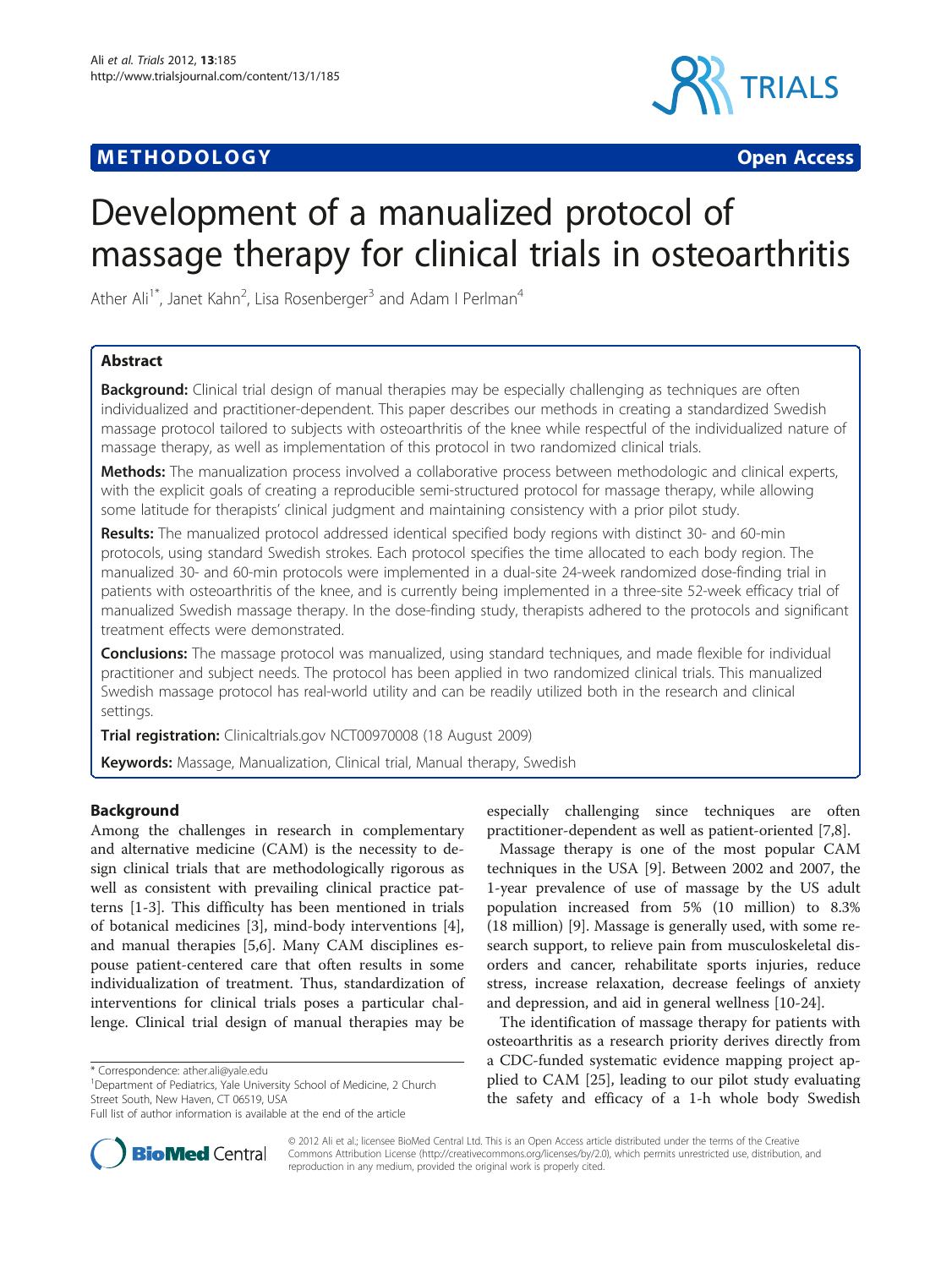massage in adults with osteoarthritis of the knee [\[26](#page-4-0)]. After 8 weeks of massage therapy (biweekly  $\times$  4 weeks, weekly  $\times$  4 weeks), scores on the Western Ontario and McMaster Universities Arthritis Index (WOMAC) [[27](#page-4-0)] global score improved significantly (55%) from baseline  $(P \le 0.001)$ , as did the scores in each subdomain (pain, stiffness, and physical functional disability), with effects persisting 8 weeks after treatment cessation [[26\]](#page-4-0). Swedish massage techniques were chosen for their practical utility; being the most widely taught and practiced massage method that is well defined procedurally, and safe when administered by trained massage therapists [[28-30\]](#page-4-0).

Manualization was initially developed for the creation of standardized treatment protocols for psychotherapy, both to help provide methodologic rigor for evaluation, and as a means to provide specificity and guidelines regarding individualized treatment [\[31](#page-4-0)]. Massage therapy, as an intervention in clinical trials has similar needs for methodologic rigor to standardize patient-customized treatments and practitioner variation [[32,33\]](#page-4-0). In 2002, Schnyer and Allen published their methodology on developing treatment manuals for acupuncture interventions used in NIH-funded trials. These manuals served as a means to facilitate the training process, enable evaluation of conformity and competence, and increase the ability to identify the active therapeutic ingredients in clinical trials of acupuncture [\[34](#page-4-0)]. The Institute of Medicine has noted that manualization is an integral component for rigorous research on CAM therapies [\[35](#page-5-0)].

This investigative team collaborated again in a 2-year single-blinded randomized controlled dose-finding study, aiming to identify an optimal-practical dose and treatment regimen of an 8-week course of Swedish massage for osteoarthritis of the knee. The intervention development phase of this dose-finding study incorporated a formal manualization process. Here we describe our approach in developing a standardized massage intervention tailored to subjects with osteoarthritis of the knee while respectful of the individualized nature of massage therapy [[34\]](#page-4-0), as well as the implementation of this manualized protocol into two NIH-supported randomized controlled trials.

## Methods

Development of the manualization process, conducted over the course of 2 months, involved the input of methodologic and clinical experts. The manualization process was aided by a committee organized and under the direction of the former Research Director (JK) of the Massage Therapy Research Consortium (MTRC). The MTRC was a consortium of schools in the United States and Canada collaborating to build research capacity and to advance research in the field of massage.

Four meetings were held by telephone conference call. Participants included members of the investigative team, massage therapists from both clinical sites, and massage therapy researchers. Each meeting reiterated the overarching goals of the manualization process:

- 1. To create a reproducible, semi-structured protocol for massage therapy for osteoarthritis of the knee, while allowing for some latitude based on therapists' clinical judgment. Four distinct 'doses' varying on duration (30 min vs. 60 min) and frequency (weekly or biweekly) to assess dose–response effects.
- 2. To be consistent with the protocol delivered during the pilot study [\[26\]](#page-4-0). Thus, only the Swedish massage techniques of effleurage, petrissage, tapotement, vibration (including rocking or jostling), friction, and skin-rolling were to be used. These are standard Swedish strokes and massage techniques taught in schools accredited by the Commission on Massage Therapy Accreditation (COMTA) [[36](#page-5-0)].

The manualization team tailored the treatment protocols to the over-arching goals of subsequent clinical trials; that is to determine the efficacy of a standardized Swedish massage protocol for treatment of patients with osteoarthritis of the knee. The putative mechanisms of massage as related to treating osteoarthritis (relaxation, reducing inflammation, improving flexibility) were considered when designing the protocol.

The protocol of the dose-finding study, consent form and all recruitment materials were approved by the Institutional Review Boards of the University of Medicine and Dentistry of New Jersey (Newark, NJ, USA), Griffin Hospital (Derby, CT, USA), and the Saint Barnabas Medical Center (Livingston, NJ, USA). The study was conducted in accordance with the Declaration of Helsinki [\[37](#page-5-0)].

## Results

The manualized protocol specifies the body regions to be addressed, with distinct 30- and 60-min protocols, as well as the standard Swedish strokes to be used (effleurage, petrissage, tapotement, vibration, friction, and skin rolling) [[38](#page-5-0)] (see Table [1\)](#page-2-0). Each protocol specifies the time allocated to various body regions (lower/upper limbs, lower/upper back, head, neck, chest) and specific areas of emphasis. The order of body regions, patient position (supine or prone), technique sequence, or technique type is left to the discretion of the therapist to account for individual practitioner preference and patient needs.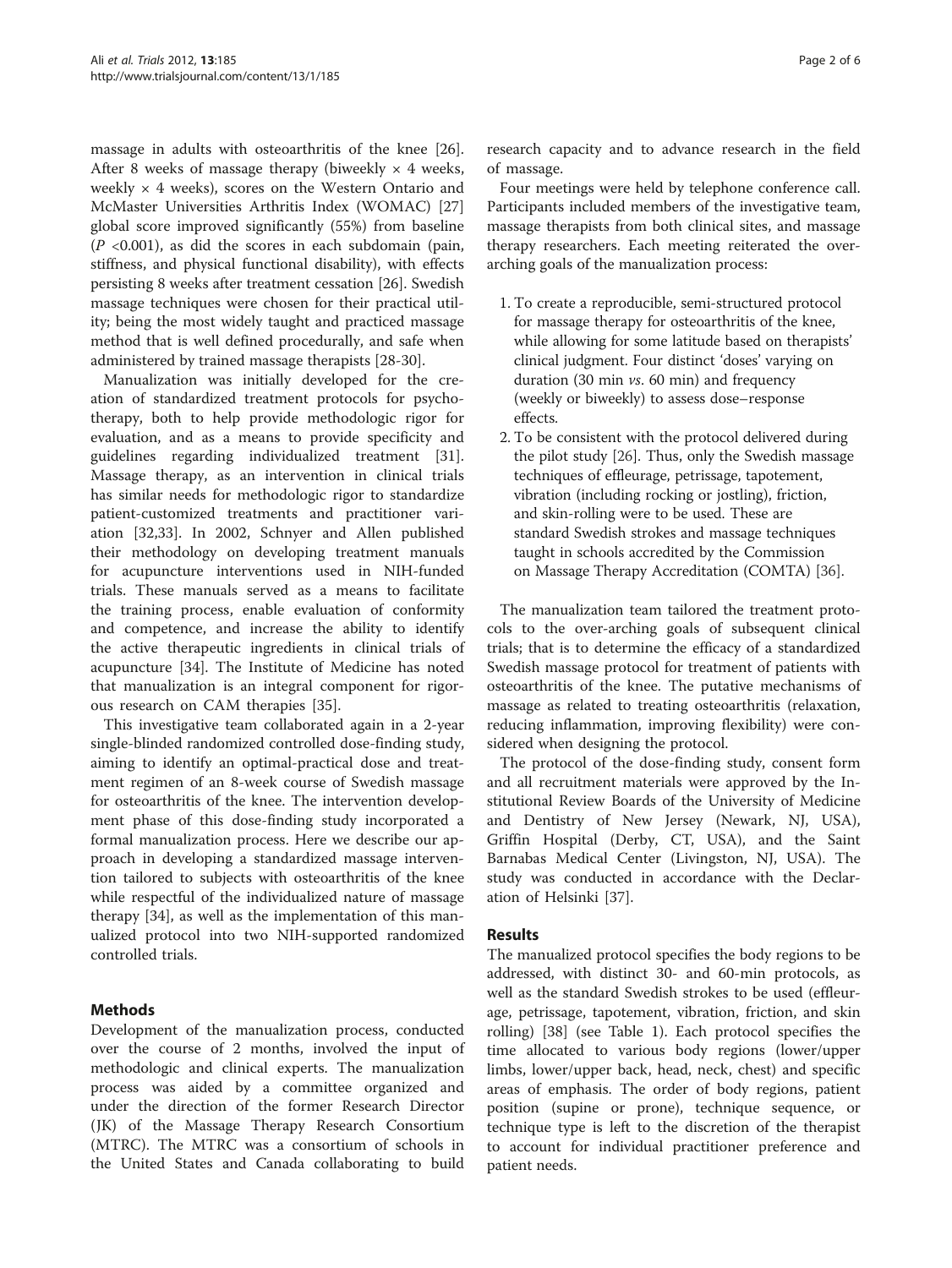<span id="page-2-0"></span>

|  |  |  | Table 1 30- and 60-minute massage protocols |  |  |
|--|--|--|---------------------------------------------|--|--|
|--|--|--|---------------------------------------------|--|--|

| Allowed Swedish massage techniques:<br>Effleurage, petrissage, tapotement, vibration, friction, and skin rolling<br>30-minute protocol (25 minutes of table time) |                                           |                                                                                                                   |  |  |             |                                         |                                                                                                                   |
|-------------------------------------------------------------------------------------------------------------------------------------------------------------------|-------------------------------------------|-------------------------------------------------------------------------------------------------------------------|--|--|-------------|-----------------------------------------|-------------------------------------------------------------------------------------------------------------------|
|                                                                                                                                                                   |                                           |                                                                                                                   |  |  | Region      | <b>Time allotted</b>                    | <b>Distribution</b>                                                                                               |
|                                                                                                                                                                   |                                           |                                                                                                                   |  |  | Lower limbs | 12 to 15 min<br>(45% to 50% of session) | From knee down including lower leg, ankle, and foot. From knee up including hips, pelvis,<br>buttocks, and thigh. |
| Upper body                                                                                                                                                        | 8 to 12 min<br>(36% to 44% of session)    | Lower and upper back; head/neck/chest.                                                                            |  |  |             |                                         |                                                                                                                   |
| Discretionary                                                                                                                                                     | $2$ to 5 min<br>(6% to 19% of session)    | Therapist to expand treatment to other affected areas; that is rib cage, flank, upper limbs, et cetera.           |  |  |             |                                         |                                                                                                                   |
|                                                                                                                                                                   |                                           | 60-minute protocol (55 minutes of table time <sup>a</sup> )                                                       |  |  |             |                                         |                                                                                                                   |
| Lower limbs                                                                                                                                                       | 20 to 27.5 min<br>(45% to 50% of session) | From knee down including lower leg, ankle, and foot. From knee up including hips, pelvis,<br>buttocks, and thigh. |  |  |             |                                         |                                                                                                                   |
| Upper body                                                                                                                                                        | 15 to 24 min<br>(36% to 44% of session)   | Lower and upper back; head, neck, and chest.                                                                      |  |  |             |                                         |                                                                                                                   |
| Discretionary                                                                                                                                                     | 3.5 to 20 min<br>(6% to 19% of session)   | Therapist to expand treatment to other affected areas; that is rib cage, flank,<br>upper limbs, et cetera.        |  |  |             |                                         |                                                                                                                   |

<sup>a</sup>Accounting for time spent in transition including the welcome, transition to the massage room, taking off jewelry, and other preparatory activities.

The protocol further specifies intentions/attentions for the study therapists consistent with massage therapy practice, specifically:

- 1. Assess and address relevant imbalances in posture
- 2. In general, seek to establish symmetry
- 3. Strengthen muscles around knee joint
- 4. Compensate weak muscles
- 5. Disperse stress to bring balance
- 6. Decrease sympathetic activity
- 7. Diffuse inflammation
- 8. Reduce inhibition in anti-gravity muscles

Each study therapist was trained in the protocol, and signed a form attesting to adherence to the manualized massage protocol after each massage session. No deviations from the protocol were reported for the duration of the dose-finding trial at either site.

The manualization team agreed that the knee must be regarded as a functional unit. Thus, the protocol explicitly does not specify the percent of time to be spent directly on structures of the knee. Rather, time variables included the upper and lower leg, both including the knee (see Table 1).

The manualized 30- and 60-min protocols were implemented in a 24-week randomized dose-finding trial of massage therapy for osteoarthritis of the knee [\[39\]](#page-5-0). Subjects ( $n=125$ ) were randomized to one of four regimens of the manualized massage intervention (30 min or 60 min weekly or biweekly) or to a usual care control. Outcomes were assessed at baseline, 8, 16, and 24 weeks and included the WOMAC, visual analog pain scale, range of motion, and time to walk 50 feet. The initial

randomization occurred in October 2009 and the last subject completed the 8-week intervention in October 2010.

Both 60-min regimens (weekly or biweekly) demonstrated significantly improved WOMAC global scores (24.0 points, 95% CI varied from 15.3 to 32.7) compared to usual care (6.3 points, 95% CI 0.1 to 12.8) at the primary endpoint of 8 weeks. Further, the 60-min regimens demonstrated significant improvements in WOMAC subscales of pain and functionality, as well as the visual analog pain scale compared to usual care. No significant differences were seen in range of motion at 8 weeks, and no significant effects were seen in any outcome measure at 24 weeks compared to usual care. A dose–response curve based on WOMAC global scores shows increasing effect with greater total time of massage; with 60-min doses scoring significantly better than 30-min doses. No significant differences were seen in WOMAC global scores between the 60-min doses (weekly or biweekly) [[39](#page-5-0)].

This trial thus established an 'optimal-practical' dose (60-min once-weekly) of this manualized Swedish massage regimen for osteoarthritis of the knee. This decision was based on the superiority of the 60-min compared to 30-min regimens, the essentially similar outcomes of the two 60-min doses, the convenience of a once-weekly protocol (compared to biweekly), cost savings, and consistency with a typical real-world massage protocol [\[39](#page-5-0)].

This optimized dose of manualized Swedish massage therapy is currently being implemented in a large-scale  $(n=222)$  NIH-funded 52-week efficacy trial of massage therapy for osteoarthritis of the knee at three clinical sites [[40](#page-5-0)].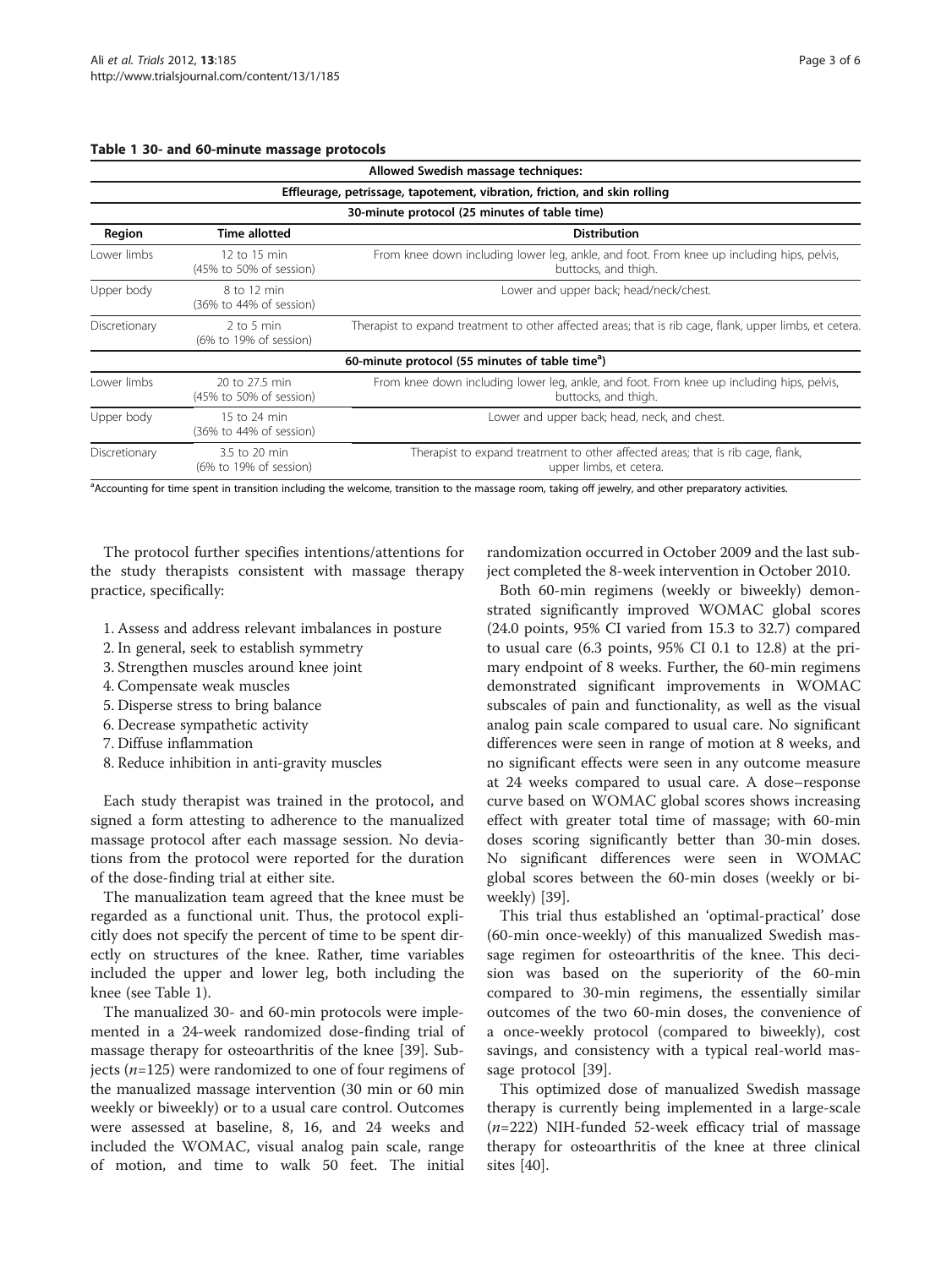## Discussion

Clinical trials of massage therapy are inherently challenged by an inability to blind practitioner and recipient. Furthermore, massage practices are heterogeneous with procedures utilized from different schools of massage incorporating a variety of techniques. Some of these schools include Swedish massage, neuromuscular, myofascial, Chinese, other Asian, medical, osteopathic, or naturopathic manipulative therapies [[41](#page-5-0)].

Massage is a pleasant and desirable intervention and is safe when delivered by trained practitioners using standard Swedish techniques [[28\]](#page-4-0). Demonstrating the efficacy of massage therapy in clinical trials requires reproducible treatment regimens.

To our knowledge, this is the first report to describe the manualization of massage therapy. The feasibility of this protocol is demonstrated by implementing this standardized regimen in two clinical sites in the randomized dose-finding trial [\[39\]](#page-5-0), as well as in a larger three-site efficacy trial [[40\]](#page-5-0).

A few published reports of implementing standardized Swedish massage regimens in randomized trials exist. Patterson et al. published a standardized massage (and control) regimen in a clinical trial assessing fatigue reduction in cancer chemotherapy, though no results have been published [\[36\]](#page-5-0). Sharpe et al. published the results of a pilot randomized trial assessing the effects of a standardized Swedish massage regimen vs. guided relaxation on stress and wellbeing in a pilot study  $(n=54)$  [\[42](#page-5-0)], though there are no reports of implementing this regimen in a larger sample. Taylor et al. also report using a standardized Swedish massage protocol though the protocol was not described to the point that the intervention could be reproduced [\[43\]](#page-5-0). Cherkin et al. assessed a standardized Swedish protocol ('relaxation massage') [\[44\]](#page-5-0), other massage techniques ('structural massage'), and continuing usual care in a three-arm randomized controlled trial for patients with chronic back pain. Both massage regimens were found to be superior to usual care, with no clinically meaningful differences seen between the relaxation and structural massage arms [\[7\]](#page-4-0).

Other randomized trials of Swedish massage therapy have not used standardized massage interventions, compromising external validity and reducing the ability to replicate positive results [[45,46](#page-5-0)].

The concept of 'dose' has never been formally defined for massage. Prior to determining specific study protocols, the manualization team had to operationally define 'dose' of massage therapy. If dose, for example, was defined only by the length of time, it may be assumed that a single 60-min session and two 30-min sessions would be equivalent. This assumption was tested by assessing the effects of frequency of massage therapy. Thus, in our manualization process, two variables germane to dosing were assessed: frequency of massage therapy and duration of treatment. Frequency was varied between weekly or biweekly sessions, based on practicality and current practice standards. Duration of treatment was negotiated by the expert panel to provide a dose that is clinically effective while avoiding possible overtreatment.

Finally the team explored the issue of what constituted 'massage for the knee'. In this study the team chose to view the knee in its functionality and distribute the apportioned time not to specific muscles, tendons or ligaments, but rather to the two regions of the knee and lower leg (ankle, foot, and lower leg) and the knee and upper leg (including hips, pelvis, buttocks, and thighs).

Massage treatments are often focused on a particular functional issue or anatomic region, though they typically also include some broader treatment to promote relaxation [[7](#page-4-0)]. Relaxation has been thought to be helpful to many healing processes, and from a massage therapy perspective, to aid in whole body integration to supporting proper gait and biomechanics of the joint(s). Thus, the protocol involved regions beyond the knee; time was allotted to the upper and lower back, neck, chest, and head.

One of the limitations of this manualized Swedish massage protocol is that the protocol may not be as efficacious as real-world practice as fully individualized treatment is precluded. In addition, other techniques (that is, neuromuscular and myofascial) may be more effective in altering posture and gait in ways that might affect osteoarthritis symptoms and progression. The one known study comparing Swedish massage with myofascial and neuromuscular techniques for treatment of back pain showed no significant difference in ability to affect pain or function [\[7](#page-4-0)].

### Conclusions

The resulting massage protocol was manualized [\[40](#page-5-0)], using standard Swedish techniques [[26](#page-4-0),[28](#page-4-0)], and made flexible for individual subject variability. This manualized Swedish massage protocol has successfully been implemented in a dual-site dose-finding clinical trial and a three-site efficacy trial. The manualized Swedish massage protocol has real-world utility and can be readily utilized in clinical trials and clinical practice.

#### Abbreviations

CAM: Complementary and Alternative Medicine; CDC: Centers for Disease Control and Prevention; MTRC: Massage Therapy Research Consortium; NCCAM: National Center for Complementary and Alternative Medicine; NIH: National Institutes of Health; WOMAC: Western Ontario and McMaster Universities Arthritis Index.

#### Competing interests

The authors declare that they have no competing interests.

#### Authors' contributions

AA led the manualization process, participated in the design and coordination of the study, and drafted the manuscript. JK provided technical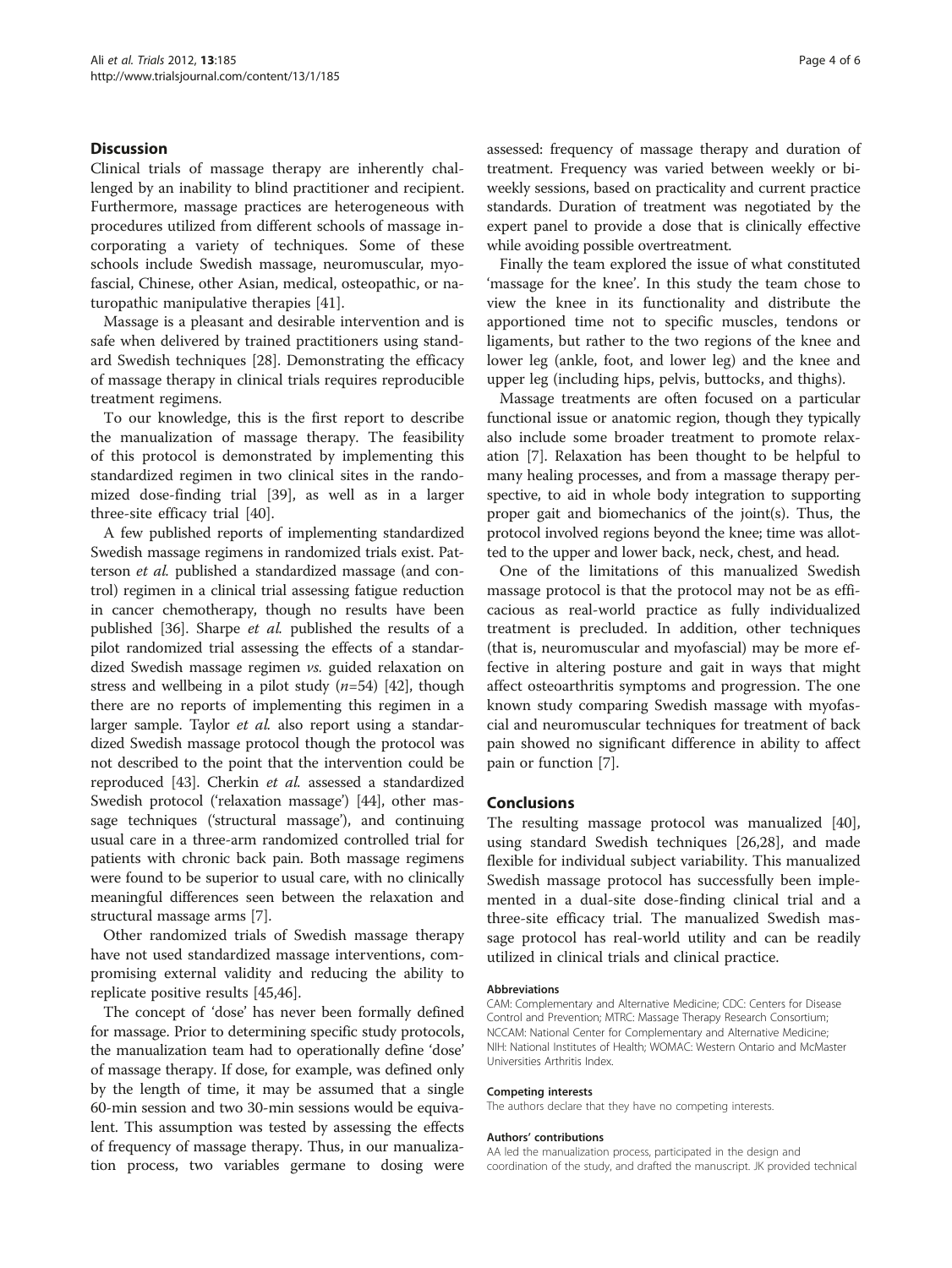<span id="page-4-0"></span>expertise in massage therapy. LR assisted in the clinical trial and provided critical review of the manuscript. AP conceived of the study, and participated in its design and coordination, and critically reviewed the manuscript. All authors read and approved the final manuscript.

#### Acknowledgements

We thank the study subjects for their participation. Licensed massage therapists Linda Winz, Michael Yablonsky, Susan Kmon, and Lee Stang provided massages for study subjects. Mary Carola, Margaret Rogers, Carl Milak, Anna Davidi, and Dr. Valentine Njike provided technical and administrative support.

This publication was made possible by grants R01AT004623 and K23AT006703 from the National Center for Complementary and Alternative Medicine (NCCAM) at the National Institutes of Health. Its contents are solely the responsibility of the authors and do not necessarily represent the official views of NCCAM. The sponsors had no role in study design, data collection and analysis, decision to publish, or preparation of the manuscript.

#### Author details

<sup>1</sup>Department of Pediatrics, Yale University School of Medicine, 2 Church Street South, New Haven, CT 06519, USA. <sup>2</sup>College of Medicine, University of Vermont, 240 Maple Street, Burlington, VT 05401, USA. <sup>3</sup>Yale-Griffin Prevention Research Center, Griffin Hospital, 130 Division Street, Derby, CT 06418, USA. <sup>4</sup>Duke Integrative Medicine, Duke University School of Medicine, 3475 Erwin Road, Durham, NC 27710, USA.

#### Received: 26 April 2012 Accepted: 27 September 2012 Published: 4 October 2012

#### References

- Nahin RL: Identifying and pursuing research priorities at the National Center for Complementary and Alternative Medicine. FASEB J 2005, 19:1209–1215.
- 2. Nahin RL, Straus SE: Research into complementary and alternative medicine: problems and potential. BMJ 2001, 322:161–164.
- 3. Kinsel JF, Straus SE: Complementary and alternative therapeutics: rigorous research is needed to support claims. Annu Rev Pharmacol Toxicol 2003, 43:463–484.
- 4. Ospina MB, Bond K, Karkhaneh M, Buscemi N, Dryden DM, Barnes V, Carlson LE, Dusek JA, Shannahoff-Khalsa D: Clinical trials of meditation practices in health care: characteristics and quality. J Altern Complement Med 2008, 14:1199–1213.
- Hawk C, Long CR, Rowell RM, Gudavalli MR, Jedlicka J: A randomized trial investigating a chiropractic manual placebo: a novel design using standardized forces in the delivery of active and control treatments. J Altern Complement Med 2005, 11:109–117.
- Vernon H, MacAdam K, Marshall V, Pion M, Sadowska M: Validation of a sham manipulative procedure for the cervical spine for use in clinical trials. J Manipulative Physiol Ther 2005, 28:662-666.
- 7. Cherkin DC, Sherman KJ, Kahn J, Wellman R, Cook AJ, Johnson E, Erro J, Delaney K, Deyo RA: A comparison of the effects of 2 types of massage and usual care on chronic low back pain: a randomized, controlled trial. Ann Intern Med 2011, 155:1–9.
- Frampton S, Charmel P (Eds): Putting Patients First: Designing and Practicing Patient-Centered Care. San Francisco, CA: Jossey-Bass Publishers, Inc; 2008.
- 9. Barnes PM, Bloom B, Nahin RL: Complementary and alternative medicine use among adults and children: United States, 2007. Natl Health Stat Rep 2008, 12:1–23.
- 10. Wentworth LJ, Briese LJ, Timimi FK, Sanvick CL, Bartel DC, Cutshall SM, Tilbury RT, Lennon R, Bauer BA: Massage therapy reduces tension, anxiety, and pain in patients awaiting invasive cardiovascular procedures. Prog Cardiovasc Nurs 2009, 24:155–161.
- 11. Listing M, Reisshauer A, Krohn M, Voigt B, Tjahono G, Becker J, Klapp BF, Rauchfuss M: Massage therapy reduces physical discomfort and improves mood disturbances in women with breast cancer. Psychooncology 2009, 18:1290–1299.
- 12. Kutner JS, Smith MC, Corbin L, Hemphill L, Benton K, Mellis BK, Beaty B, Felton S, Yamashita TE, Bryant LL, Fairclough DL: Massage therapy versus simple touch to improve pain and mood in patients with advanced cancer: a randomized trial. Ann Intern Med 2008, 149:369–379.
- 13. Jane S-W, Wilkie DJ, Gallucci BB, Beaton RD, Huang H-Y: Effects of a full-body massage on pain intensity, anxiety, and physiological relaxation in Taiwanese patients with metastatic bone pain: a pilot study. J Pain Symptom Manage 2009, 37:754-763.
- 14. Hernandez-Reif M, Field T, Krasnegor J, Theakston H: Lower back pain is reduced and range of motion increased after massage therapy. Int J Neurosci 2001, 106:131–145.
- 15. Frey Law LA, Evans S, Knudtson J, Nus S, Scholl K, Sluka KA: Massage reduces pain perception and hyperalgesia in experimental muscle pain: a randomized, controlled trial. J Pain 2008, 9:714–721.
- 16. Field T, Figueiredo B, Hernandez-Reif M, Diego M, Deeds O, Ascencio A: Massage therapy reduces pain in pregnant women, alleviates prenatal depression in both parents and improves their relationships. J Bodyw Mov Ther 2008, 12:146–150.
- 17. Ezzo J, Haraldsson BG, Gross AR, Myers CD, Morien A, Goldsmith CH, Bronfort G, Peloso PM: Massage for mechanical neck disorders: a systematic review. Spine 2007, 32:353–362.
- 18. Downey L, Diehr P, Standish LJ, Patrick DL, Kozak L, Fisher D, Congdon S, Lafferty WF: Might massage or guided meditation provide "means to a better end"? Primary outcomes from an efficacy trial with patients at the end of life. J Palliat Care 2009, 25:100–108.
- 19. Corbin LW, Mellis BK, Beaty BL, Kutner JS: The use of complementary and alternative medicine therapies by patients with advanced cancer and pain in a hospice setting: a multicentered, descriptive study. J Palliat Med 2009, 12:7–8.
- 20. Billhult A, Lindholm C, Gunnarsson R, Stener-Victorin E: The effect of massage on immune function and stress in women with breast cancer–a randomized controlled trial. Auton Neurosci 2009, 150:111–115.
- 21. Poole AR, Ionescu M, Fitzcharles MA, Billinghurst RC: The assesment of cartilage degradation in vivo: development of and immunoassay for the measurement in body fluids of type II collagen cleaved by collagenases. J Immunol Methods 2004, 294:145–153.
- 22. Ernst E: Complementary and alternative medicine for pain management in rheumatic disease. Curr Opin Rheumatol 2002, 14:58–62.
- 23. Back C, Tam H, Lee E, Haraldsson B: The effects of employer-provided massage therapy on job satisfaction, workplace stress, and pain and discomfort. Holist Nurs Pract 2009, 23:19–31.
- 24. Bauer BA, Cutshall SM, Wentworth LJ, Engen D, Messner PK, Wood CM, Brekke KM, Kelly RF, Sundt TM 3rd: Effect of massage therapy on pain, anxiety, and tension after cardiac surgery: a randomized study. Complement Ther Clin Pract 2010, 16:70–75.
- 25. Katz DL, Williams A-l, Girard C, Goodman J, Comerford B, Behrman A, Bracken MB: The evidence base for complementary and alternative medicine: methods of Evidence Mapping with application to CAM. Altern Ther Health Med 2003, 9:22–30.
- 26. Perlman AI, Sabina A, Williams AL, Nijke VY, Katz DL: Massage therapy for osteoarthritis of the knee: a randomized controlled trial. Arch Intern Med 2006, 166:2533–2538.
- 27. Bellamy N, Buchanan WW, Goldsmith CH, Campbell J, Stitt LW: Validation study of WOMAC: a health status instrument for measuring clinically important patient relevant outcomes to antirheumatic drug therapy in patients with osteoarthritis of the hip or knee. J Rheumatol 1988, 15:1833–1840.
- 28. Ernst E: The safety of massage therapy. Rheumatology 2003, 42:1101-1106.
- 29. Cambron JA, Dexheimer J, Coe P, Swenson R: Side-effects of massage therapy: a cross-sectional study of 100 clients. J Altern Complement Med 2007, 13:793–796.
- 30. National Center for Complementary and Alternative Medicine: NCCAM Backgrounder: Massage Therapy: An Introduction. Publication No. D327. Bethesda, MD: NCCAM; 2010.
- 31. Scaturo DJ: The evolution of psychotherapy and the concept of manualization: an integrative perspective. Pro Psychol Res Prac 2001, 32:522–530.
- 32. Levin JS, Glass TA, Kushi LH, Schuck JR, Steele L, Jonas WB: Quantitative methods in research on complementary and alternative medicine. A methodological manifesto. NIH Office of Alternative Medicine. Med Care 1997, 35:1079–1094.
- 33. Carter B: Methodological issues and complementary therapies: researching intangibles? Complement Ther Nurs Midwifery 2003, 9:133–139.
- 34. Schnyer RN, Allen JJ: Bridging the gap in complementary and alternative medicine research: manualization as a means of promoting